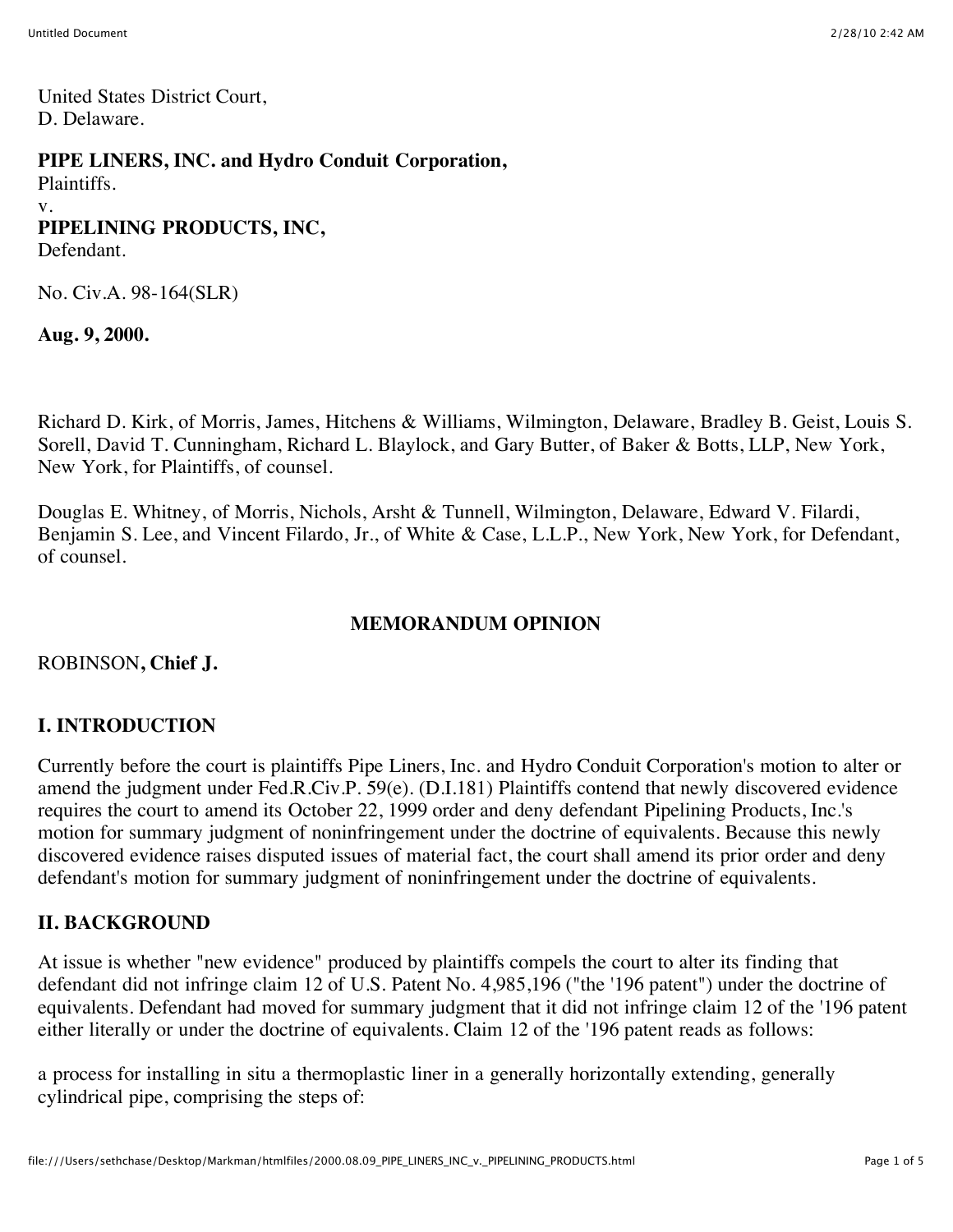(a) providing an elongate hollow liner formed of thermoplastic material having a cross-section altered at a shape memory activation temperature from a generally cylindrical cross-section having an original outer diameter substantially comparable to the inside diameter of the pipe to be lined to a reduced cross-section having reduced cross-sectional dimensions to enable the liner to be pulled into the pipe, said liner in said altered cross-section having a predetermined wall thickness;

(b) inserting said altered liner into said pipe such that end portions of said liner extend beyond opposite ends of said pipe;

(c) partially expanding the liner ends portions which extend beyond the opposite ends of the pipe by mechanical means inserted into said liner end portions such that said expanded liner end portions approximate the original cylindrical shape of said liner;

(d) sealing the expanded liner end portions beyond the opposite ends of said pipes to seal the interior of said liner at its opposite ends;

(e) subsequent to the step of sealing the liner and while maintaining the liner sealed, generally conforming said liner to the interior wall of the pipe while maintaining substantially the original predetermined wall thickness by (1) injecting a heated fluid into and through said sealed liner, (2) pressurizing the interior of said liner to a first predetermined pressure above atmospheric pressure by means of said heated fluid and (3) reheating said liner to a predetermined temperature by heat transfer from said heated fluid to said liner, whereby, the liner returns substantially to its remembered cylindrical cross-section; and

(f) then increasing the pressure in said liner to a second predetermined pressure above said first predetermined pressure to conform the liner substantially precisely to the interior wall surface contours of the pipe; and

(h) while the liner is still hot, introducing a cooling fluid into the liner for flow therethrough to fix the liner in final form in conformance to the interior wall of the pipe. FN1

FN1. There is no element (g) to claim 12.

('196 patent, col. 10, Ins. 60-68, col. 11, Ins. 1-37, col. 12, Ins. 1-2) In its October 22, 1999 opinion, the court construed element (a)'s term "shape memory activation temperature" as the crystallization point of a given thermoplastic, calculated according to the following formula:

 $T_c \sim = (T_m + T_g)/2$  where  $T_c$  is the crystallization temperature,  $T_m$  is the melting temperature and  $T_g$  is the glass transition temperature.

(D.I. 174, opinion at 19) This construction necessitated the finding that defendant's Sure-Line(R) process does not literally infringe the '196 patent because there was no dispute that the Sure-Line(R) process alters its thermoplastic pipe liner at temperatures well below the liner's shape memory activation temperature. In their motion to alter or amend the judgment, plaintiffs do not challenge the court's claim construction or its finding that defendant's Sure-Line(R) process does not literally infringe the '196 patent.

As for whether the Sure-Line(R) process infringes the '196 patent under the doctrine of equivalents, the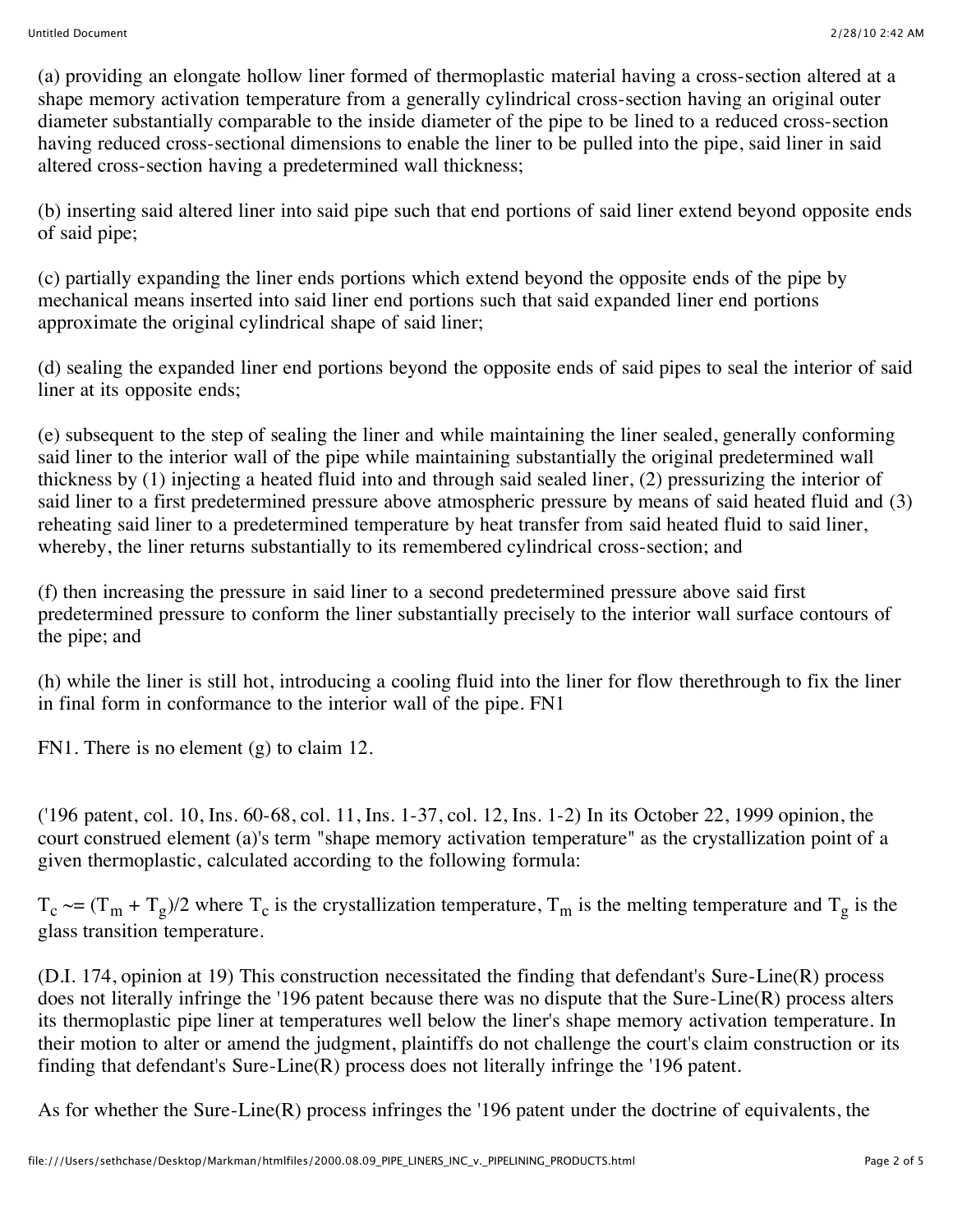court concluded in its October 22, 1999 opinion that there was a substantial difference between the way in which the Sure-Line(R) process alters the liner's cross section and the way disclosed in element (a) of claim 12. The court reasoned that the difference between altering the liner at a shape memory activation temperature and altering it at a significantly lower temperature was not insubstantial. Moreover, evidence in the record indicated that altering a thermoplastic liner at a temperature below its shape memory activation temperature produces a substantially different result. Namely, the evidence revealed that liners deformed according to the Sure-Line(R) process tend to reround after deformation unless restrained by tensile tape whereas a liner altered at a shape memory activation temperature has "substantially no tendency to return to its original shape once the deforming stresses are removed." FN2 (D.I. 17 at A356) Because it found that defendant did not infringe element (a) of claim 12 under the doctrine of equivalents, the court did not address plaintiffs' further argument that defendant's pressurization of its liners also infringed element (f) of claim 12.

FN2. The quoted language appears in the prosecution history in a letter to the patent examiner from the inventor's patent counsel explaining the significance of deforming liners at a shape memory activation temperature. The inventor also attempted to include the quoted language in a later deleted claim that specifically recited that "the liner is maintained in its reduced cross-sectional shape with substantially no tendency to return to its cylindrical shape." (D.I. 17 at A342) The court found patent counsel's explanation of the effects of altering a liner at a shape memory activation temperature helpful in determining whether there was a substantial difference between altering a liner at its shape memory activation temperature and altering a liner at a manifestly lower temperature. The court did not, as plaintiffs suggest, import the quoted limitation into element (a) of claim 12. ( *See* D.I. 182 at 13 n.9)

Now, plaintiffs have come forth with new evidence that purports to establish that liners deformed according to the Sure-Line(R) process exhibit shape memory activation properties. This new evidence also allegedly indicates that defendant's pressurization process is the substantial equivalent of element (f) of claim 12. This evidence consists of a test conducted by plaintiffs' expert, Stanley Mruk, on a Sure-Line(R) liner. Mruk observed both the deformation and the insertion of the Sure-Line $(R)$  liner into a host pipe. The host pipe had three windows cut into its side to permit observation of the liner during its installation. Mruk noted that, after the removal of the tensile tape from the Sure-Line(R) liner, the liner retained its deformed "U-shape" during the insertion of the liner into the host pipe. Moreover, Mruk commented that the deformed liner did not tend to reround and, indeed, retained its deformed "U-shape" until after the introduction of pressurized steam.FN3 This, he concluded, "confirms the use of memory activation properties in the Sure-Line liner." (D.I. 183 at A008, para. 19)

### FN3. Specifically, Mruk observed the following:

After only a minute, just as the thermocouple showed an increase in the outside surface temperature of the liner to approximately 95 (deg.)F and the pressure inside the liner reached approximately 4 psi, the liner quickly rerounded from its U-shape to its original round shape. Thus, in my opinion the Sure-Line liner retained its U-shape until the combination of pressure and heating to temperatures approaching the deforming temperature caused the liner to reround.

#### (D.I. 183 at A007, para. 16)

Mruk further contends that the test reveals that the Sure-Line(R) liner "rerounded at a gauge pressure of approximately 4 to 5 psi and that after the pressure was further increased to defendant's target pressure in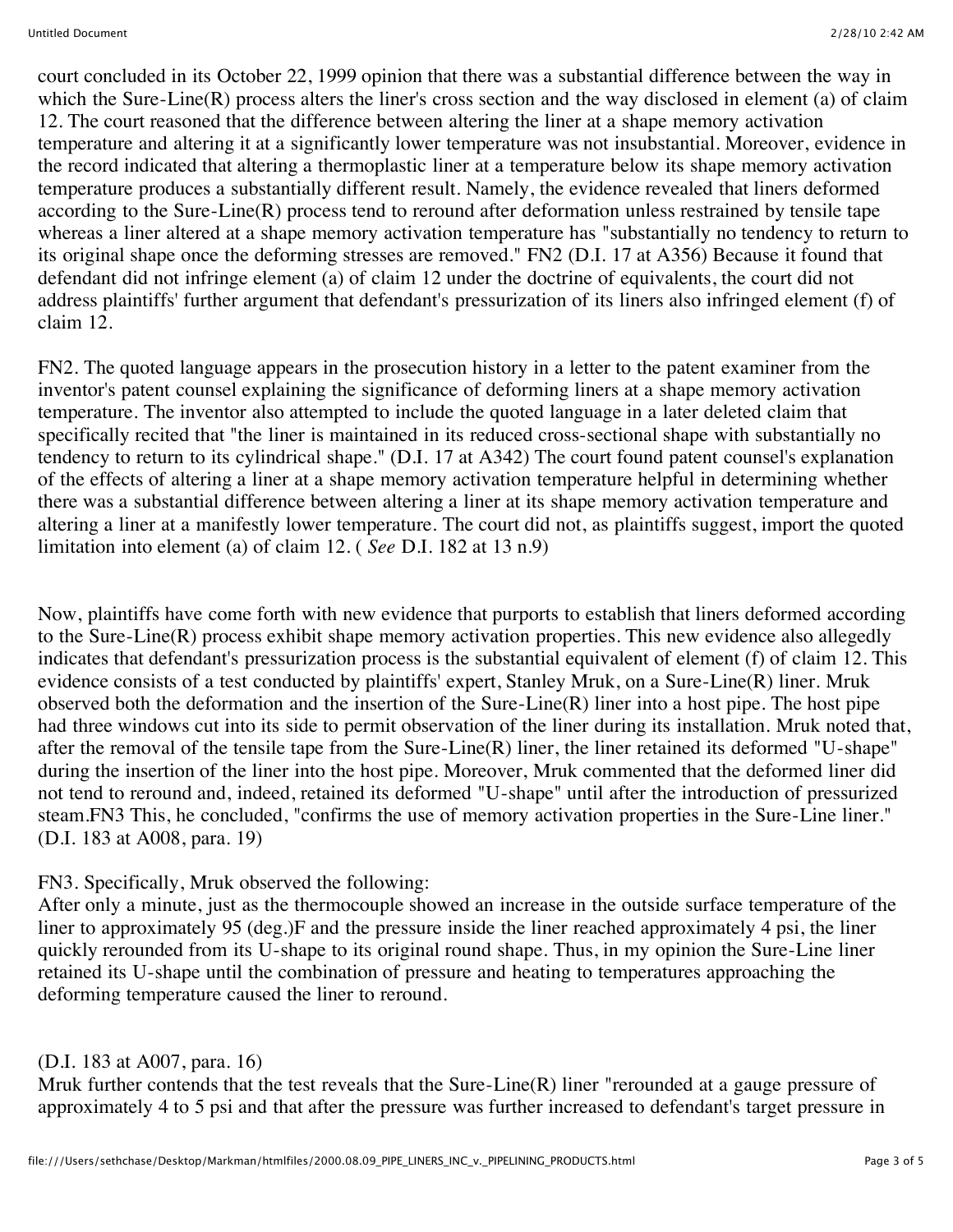the 20-25 psi range, the liner subsequently achieved conformance [with the host pipe]." (D.I. 183 at A008, para. 20) Plaintiffs argue that this pressurization procedure is the substantial equivalent of element (f) of the '196 patent because it uses a "second predetermined pressure above [a] first predetermined pressure to conform the liner substantially precisely to the interior wall surface contours of the pipe." ('196 patent, col. 11, lns. 31-35)

# **III. DISCUSSION**

The court first must ascertain whether plaintiffs' motion meets the threshold requirements of Rule 59(e). A motion to alter or amend the judgment pursuant to Fed.R.Civ.P. 59(e) must rely on one of three major grounds: (1) an intervening change in controlling law; (2) the availability of new evidence; or (3) the need to correct clear error of law or prevent manifest injustice. *See* North River Ins. Co. v. CIGNA Reinsurance Co., 52 F.3d 1194, 1218 (3d Cir.1995).

Plaintiffs contend that defendant refused numerous requests to produce a sample of the liner used in the Sure-Line(R) process and that defendant only provided plaintiffs with a sample of the liner on October 12, 1999. Plaintiffs state that, after receiving the sample, Mruk conducted the test on October 15, 1999 and completed his analysis on October 22, 1999. (D.I. 182 at 10) Defendant, on the other hand, counters that plaintiffs were well aware that it purchased its liner from a third party and that plaintiffs could have purchased liners from this third party and conducted their tests before October 1999. (D.I. 186 at 7; D.I. 187 at B002 (May 22, 1998 letter from defendant's counsel to plaintiffs' counsel indicating that defendant uses Plexco thermoplastic pipe in its Sure-Line(R) process)) Defendant, however, resisted plaintiffs' efforts to observe the deformation process and the various parameters of deformation. Indeed, this topic was the subject of no less than three telephone conferences with the court. ( *See generally* D.I. 90, D.I. 138, D.I. 151) (telephone conf. trans.) Because of these delays, the results of plaintiffs' test on defendant's process were not available to the court prior to its decision on defendant's motion for summary judgment. Consequently, the court concludes that the evidence presented in support of plaintiffs' Rule 59(e) motion is "new evidence."

Next, the court must consider whether this new evidence warrants altering its prior conclusion that defendant's Sure-Line(R) process does not infringe the '196 patent under the doctrine of equivalents. A finding of equivalents infringement turns on whether "the differences between the claimed invention and the accused device ... are 'insubstantial." ' Texas Instruments Inc. v. Cypress Semiconductor Corp., 90 F.3d 1558, 1563-64 (Fed.Cir.1996). Differences are insubstantial if "the element of the accused device at issue performs substantially the same function, in substantially the same way, to achieve substantially the same result, as the limitation at issue in the claim." Dawn Equip. Co. v. Kentucky Farms Inc., 140 F.3d 1009, 1016 (Fed.Cir.1998).

In its October 22, 1999 opinion, the court concluded that the Sure-Line $(R)$ ) process performs the same function as that taught in element (a) of claim 12. It deforms the cross-section of the pipe liner to facilitate insertion of the liner into a host pipe. Nonetheless, the court concluded that the differences between the Sure-Line(R) process and the '196 patent were substantial (1) because Sure-Line(R) liners are deformed in a different way than liners deformed according to the '196 patent and (2) because this difference in deformation produced significantly different results. Specifically, the evidence indicated that the Sure-Line(R) liner is deformed at temperatures significantly below its shape memory activation temperature. The evidence also suggested that this lower deformation temperature caused the Sure-Line(R) liner to reround after deformation unless restrained by tape, whereas liners deformed according to step (a) of claim 12 would